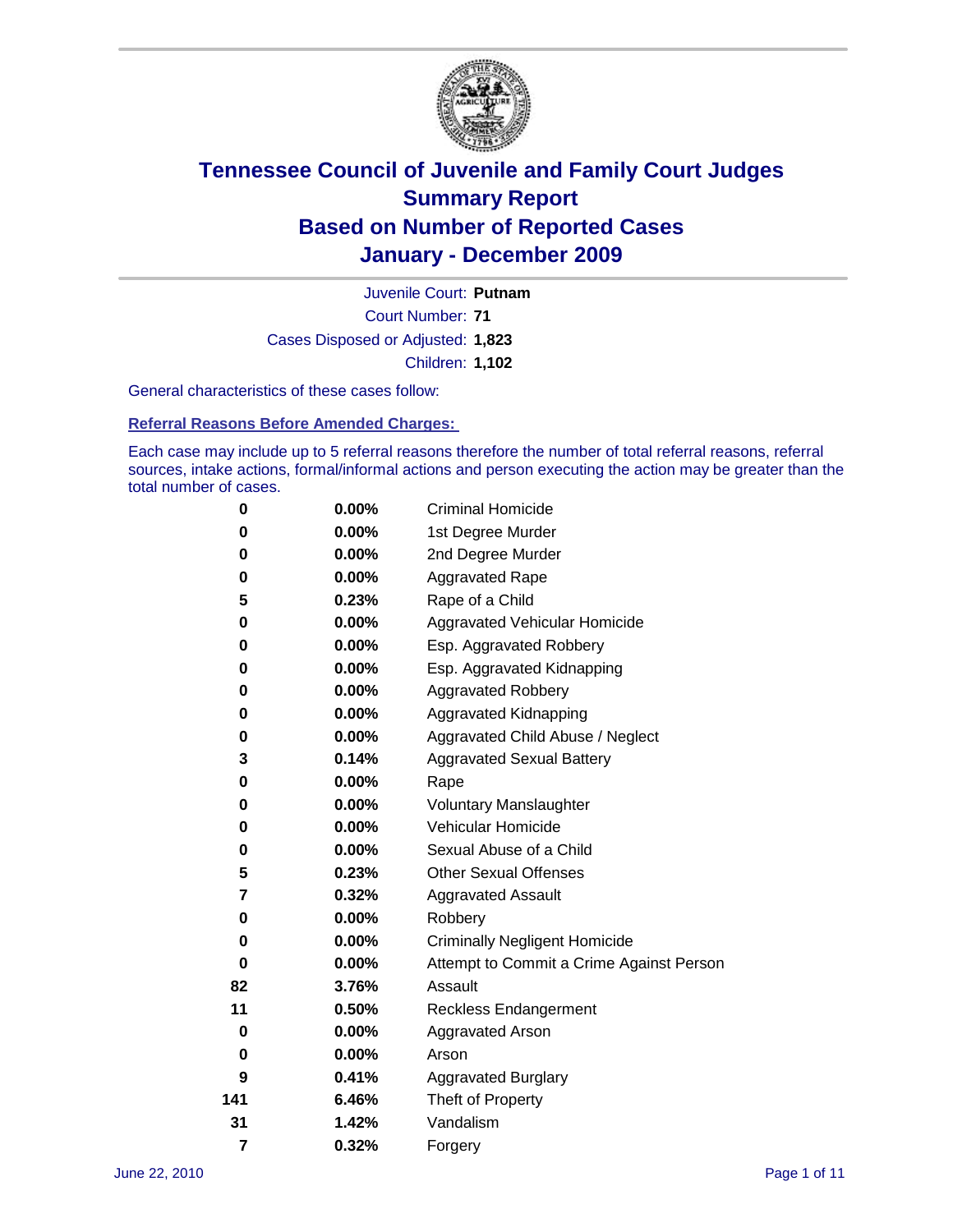

Court Number: **71** Juvenile Court: **Putnam** Cases Disposed or Adjusted: **1,823** Children: **1,102**

#### **Referral Reasons Before Amended Charges:**

Each case may include up to 5 referral reasons therefore the number of total referral reasons, referral sources, intake actions, formal/informal actions and person executing the action may be greater than the total number of cases.

| $\pmb{0}$               | 0.00%    | <b>Worthless Checks</b>                                     |
|-------------------------|----------|-------------------------------------------------------------|
| 4                       | 0.18%    | Illegal Possession / Fraudulent Use of Credit / Debit Cards |
| 6                       | 0.27%    | <b>Burglary</b>                                             |
| 3                       | 0.14%    | Unauthorized Use of a Vehicle                               |
| $\pmb{0}$               | $0.00\%$ | <b>Cruelty to Animals</b>                                   |
| 3                       | 0.14%    | Sale of Controlled Substances                               |
| 20                      | 0.92%    | <b>Other Drug Offenses</b>                                  |
| 108                     | 4.95%    | Possession of Controlled Substances                         |
| 0                       | $0.00\%$ | <b>Criminal Attempt</b>                                     |
| 12                      | 0.55%    | Carrying Weapons on School Property                         |
| $\overline{\mathbf{r}}$ | 0.32%    | Unlawful Carrying / Possession of a Weapon                  |
| 7                       | 0.32%    | <b>Evading Arrest</b>                                       |
| 1                       | 0.05%    | Escape                                                      |
| 1                       | 0.05%    | Driving Under Influence (DUI)                               |
| 76                      | 3.48%    | Possession / Consumption of Alcohol                         |
| 1                       | 0.05%    | Resisting Stop, Frisk, Halt, Arrest or Search               |
| 0                       | $0.00\%$ | <b>Aggravated Criminal Trespass</b>                         |
| 4                       | 0.18%    | Harassment                                                  |
| 9                       | 0.41%    | Failure to Appear                                           |
| 5                       | 0.23%    | Filing a False Police Report                                |
| 2                       | 0.09%    | Criminal Impersonation                                      |
| 105                     | 4.81%    | <b>Disorderly Conduct</b>                                   |
| 8                       | 0.37%    | <b>Criminal Trespass</b>                                    |
| 4                       | 0.18%    | <b>Public Intoxication</b>                                  |
| 0                       | 0.00%    | Gambling                                                    |
| 500                     | 22.90%   | <b>Traffic</b>                                              |
| 1                       | 0.05%    | <b>Local Ordinances</b>                                     |
| 1                       | 0.05%    | Violation of Wildlife Regulations                           |
| 173                     | 7.92%    | Contempt of Court                                           |
| 137                     | 6.28%    | Violation of Probation                                      |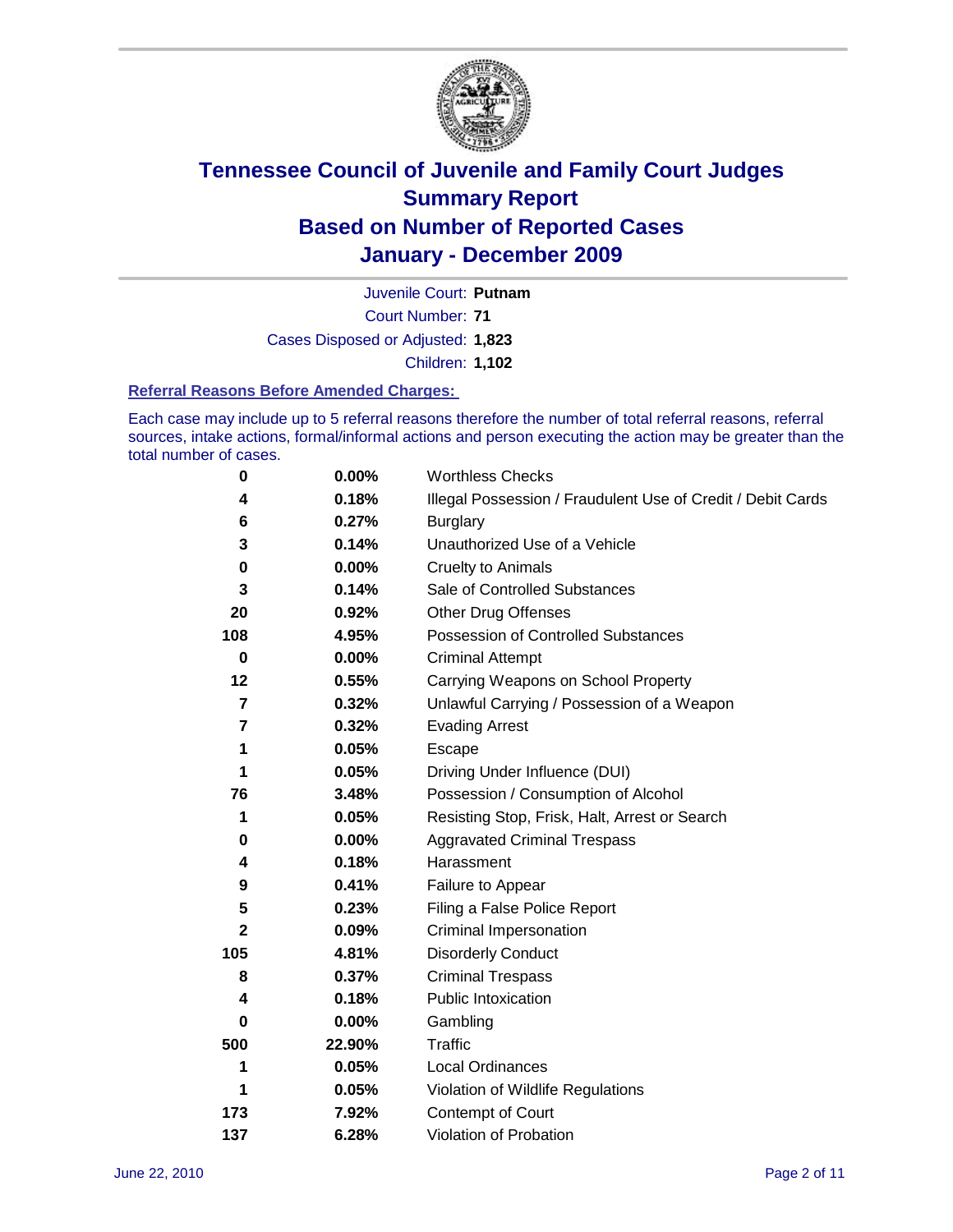

Court Number: **71** Juvenile Court: **Putnam** Cases Disposed or Adjusted: **1,823** Children: **1,102**

#### **Referral Reasons Before Amended Charges:**

Each case may include up to 5 referral reasons therefore the number of total referral reasons, referral sources, intake actions, formal/informal actions and person executing the action may be greater than the total number of cases.

| 0<br>0<br>0<br>12<br>1<br>7<br>19<br>0<br>0<br>4 | 0.00%<br>$0.00\%$<br>0.00%<br>0.55%<br>0.05%<br>0.32%<br>0.87%<br>$0.00\%$<br>0.00%<br>0.18% | <b>Judicial Review</b><br><b>Administrative Review</b><br><b>Foster Care Review</b><br>Custody<br>Visitation<br>Paternity / Legitimation<br><b>Child Support</b><br><b>Request for Medical Treatment</b><br><b>Consent to Marry</b><br>Other |
|--------------------------------------------------|----------------------------------------------------------------------------------------------|----------------------------------------------------------------------------------------------------------------------------------------------------------------------------------------------------------------------------------------------|
|                                                  |                                                                                              |                                                                                                                                                                                                                                              |
|                                                  |                                                                                              |                                                                                                                                                                                                                                              |
|                                                  |                                                                                              |                                                                                                                                                                                                                                              |
|                                                  |                                                                                              |                                                                                                                                                                                                                                              |
|                                                  |                                                                                              |                                                                                                                                                                                                                                              |
|                                                  |                                                                                              |                                                                                                                                                                                                                                              |
|                                                  |                                                                                              |                                                                                                                                                                                                                                              |
|                                                  |                                                                                              |                                                                                                                                                                                                                                              |
|                                                  |                                                                                              |                                                                                                                                                                                                                                              |
|                                                  |                                                                                              |                                                                                                                                                                                                                                              |
| 0                                                | 0.00%                                                                                        | Violation of Informal Adjustment                                                                                                                                                                                                             |
| 53                                               | 2.43%                                                                                        | <b>Violation of Pretrial Diversion</b>                                                                                                                                                                                                       |
| 10                                               |                                                                                              | <b>Termination of Parental Rights</b>                                                                                                                                                                                                        |
|                                                  |                                                                                              | Dependency / Neglect                                                                                                                                                                                                                         |
|                                                  |                                                                                              | <b>Physically Abused Child</b>                                                                                                                                                                                                               |
|                                                  |                                                                                              | <b>Sexually Abused Child</b>                                                                                                                                                                                                                 |
|                                                  |                                                                                              | <b>Violation of Curfew</b>                                                                                                                                                                                                                   |
|                                                  |                                                                                              | Violation of a Valid Court Order                                                                                                                                                                                                             |
|                                                  |                                                                                              | Possession of Tobacco Products                                                                                                                                                                                                               |
|                                                  |                                                                                              | Out-of-State Runaway                                                                                                                                                                                                                         |
|                                                  |                                                                                              | Truancy<br>In-State Runaway                                                                                                                                                                                                                  |
|                                                  |                                                                                              | <b>Unruly Behavior</b>                                                                                                                                                                                                                       |
|                                                  |                                                                                              | <b>Violation of Aftercare</b>                                                                                                                                                                                                                |
|                                                  | 18<br>85<br>92<br>61<br>3<br>17<br>61<br>96<br>$\bf{0}$<br>1<br>144                          | 0.82%<br>3.89%<br>4.21%<br>2.79%<br>0.14%<br>0.78%<br>2.79%<br>4.40%<br>0.00%<br>0.05%<br>6.60%<br>0.46%                                                                                                                                     |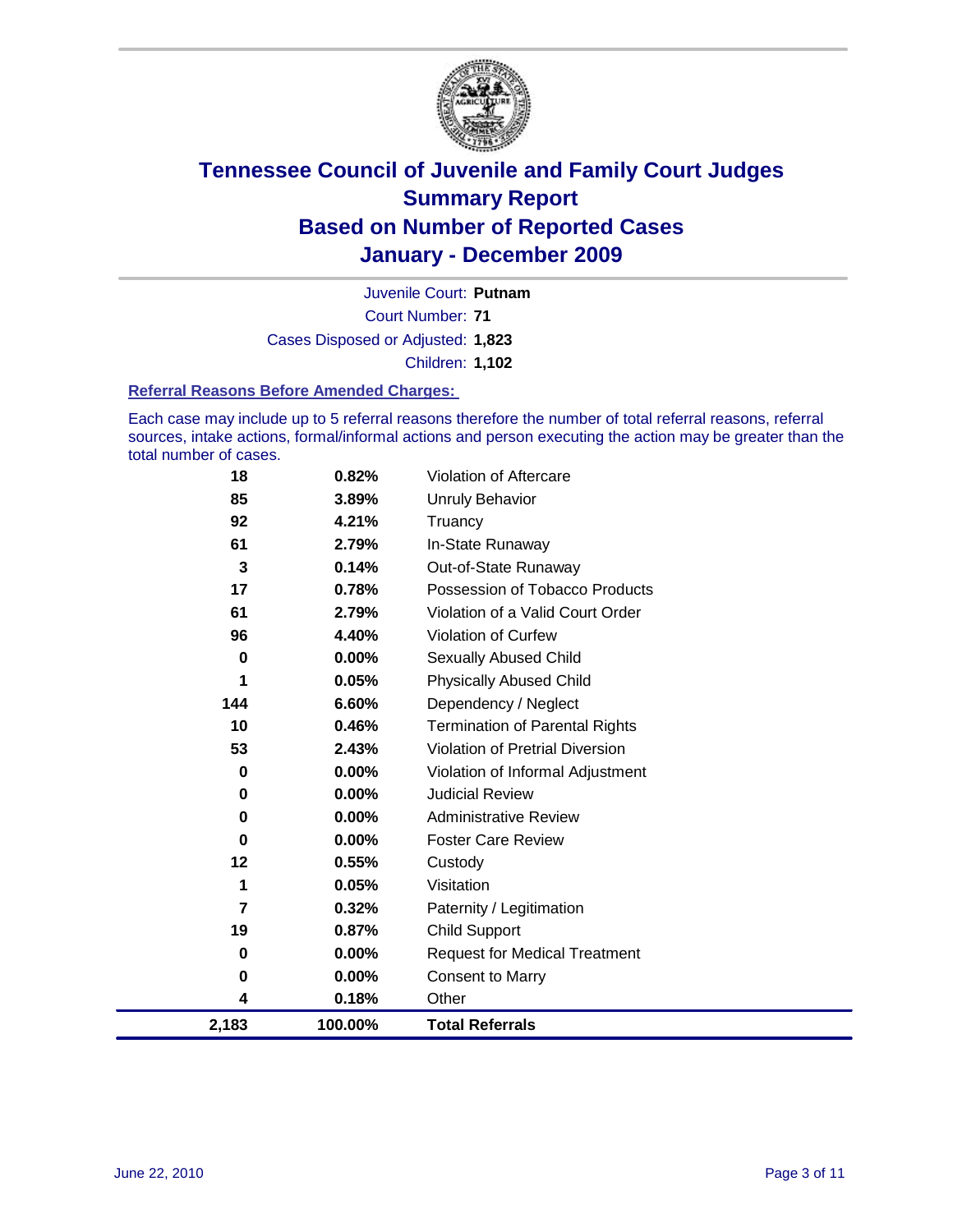

| Juvenile Court: Putnam            |                            |                                   |  |  |  |
|-----------------------------------|----------------------------|-----------------------------------|--|--|--|
|                                   | <b>Court Number: 71</b>    |                                   |  |  |  |
| Cases Disposed or Adjusted: 1,823 |                            |                                   |  |  |  |
|                                   | <b>Children: 1,102</b>     |                                   |  |  |  |
|                                   | <b>Referral Sources: 1</b> |                                   |  |  |  |
| 1,271                             | 58.22%                     | Law Enforcement                   |  |  |  |
| 26                                | 1.19%                      | Parents                           |  |  |  |
| 4                                 | 0.18%                      | <b>Relatives</b>                  |  |  |  |
| 0                                 | 0.00%                      | Self                              |  |  |  |
| 98                                | 4.49%                      | School                            |  |  |  |
| $\bf{0}$                          | 0.00%                      | <b>CSA</b>                        |  |  |  |
| 301                               | 13.79%                     | <b>DCS</b>                        |  |  |  |
| 0                                 | 0.00%                      | <b>Other State Department</b>     |  |  |  |
| 29                                | 1.33%                      | <b>District Attorney's Office</b> |  |  |  |
| 386                               | 17.68%                     | <b>Court Staff</b>                |  |  |  |
| 6                                 | 0.27%                      | Social Agency                     |  |  |  |
| $\bf{0}$                          | 0.00%                      | <b>Other Court</b>                |  |  |  |
| 42                                | 1.92%                      | Victim                            |  |  |  |
| 0                                 | 0.00%                      | Child & Parent                    |  |  |  |
| 1                                 | 0.05%                      | Hospital                          |  |  |  |
| 0                                 | 0.00%                      | Unknown                           |  |  |  |
| 19                                | 0.87%                      | Other                             |  |  |  |
| 2,183                             | 100.00%                    | <b>Total Referral Sources</b>     |  |  |  |

### **Age of Child at Referral: 2**

| 1,102    | 100.00% | <b>Total Child Count</b> |
|----------|---------|--------------------------|
| $\bf{0}$ | 0.00%   | Unknown                  |
| 18       | 1.63%   | Ages 19 and Over         |
| 415      | 37.66%  | Ages 17 through 18       |
| 373      | 33.85%  | Ages 15 through 16       |
| 160      | 14.52%  | Ages 13 through 14       |
| 37       | 3.36%   | Ages 11 through 12       |
| 99       | 8.98%   | Ages 10 and Under        |
|          |         |                          |

<sup>1</sup> If different than number of Referral Reasons (2183), verify accuracy of your court's data.

<sup>2</sup> One child could be counted in multiple categories, verify accuracy of your court's data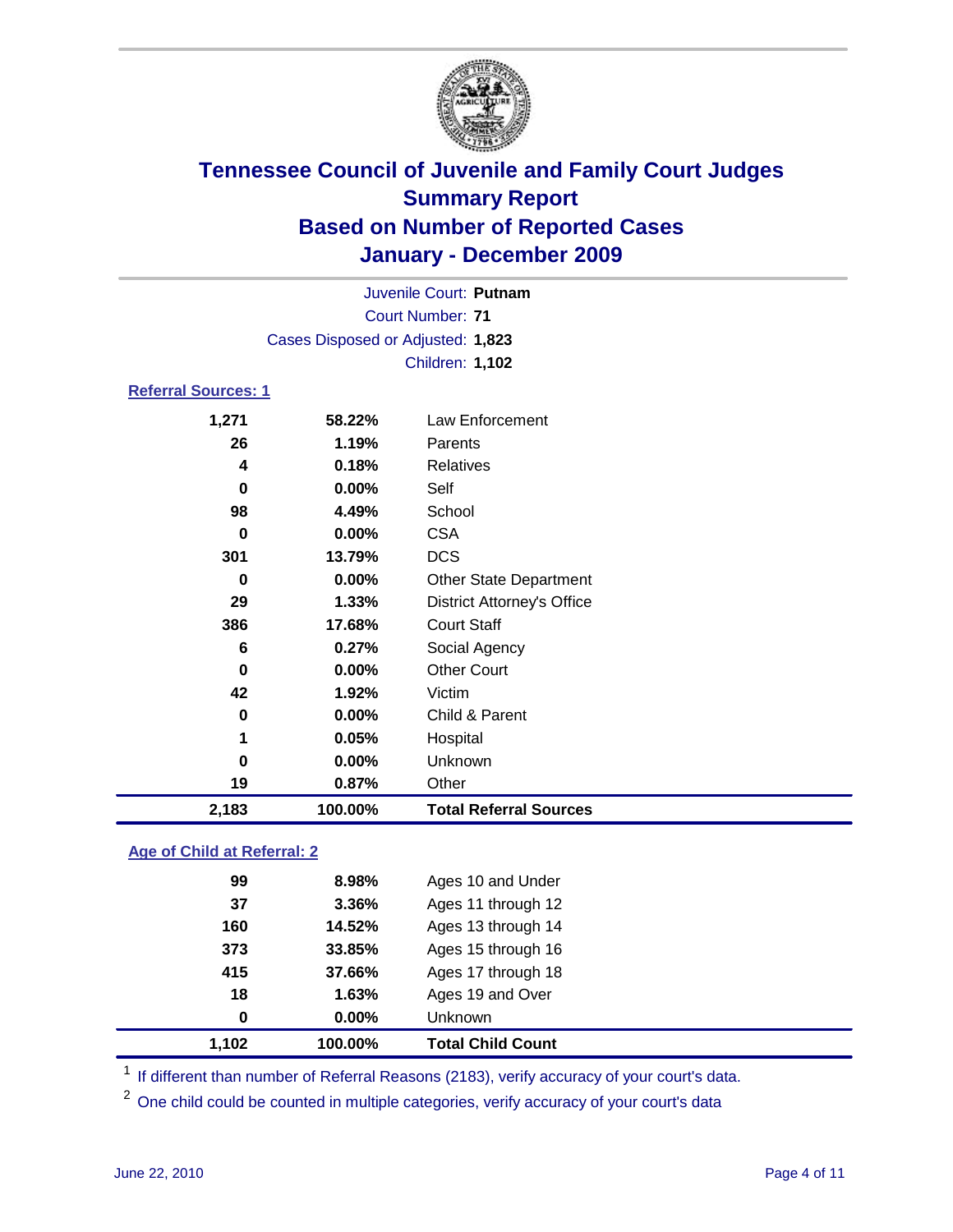

| Juvenile Court: Putnam                  |                                   |                          |  |  |
|-----------------------------------------|-----------------------------------|--------------------------|--|--|
| <b>Court Number: 71</b>                 |                                   |                          |  |  |
|                                         | Cases Disposed or Adjusted: 1,823 |                          |  |  |
|                                         | <b>Children: 1,102</b>            |                          |  |  |
| Sex of Child: 1                         |                                   |                          |  |  |
| 653                                     | 59.26%                            | Male                     |  |  |
| 447                                     | 40.56%                            | Female                   |  |  |
| $\mathbf{2}$                            | 0.18%                             | Unknown                  |  |  |
| 1,102                                   | 100.00%                           | <b>Total Child Count</b> |  |  |
| Race of Child: 1                        |                                   |                          |  |  |
| 997                                     | 90.47%                            | White                    |  |  |
| 39                                      | 3.54%                             | African American         |  |  |
| 4                                       | 0.36%                             | Native American          |  |  |
| $\overline{\mathbf{2}}$                 | 0.18%                             | Asian                    |  |  |
| 15                                      | 1.36%                             | Mixed                    |  |  |
| 45                                      | 4.08%                             | Unknown                  |  |  |
| 1,102                                   | 100.00%                           | <b>Total Child Count</b> |  |  |
| <b>Hispanic Origin: 1</b>               |                                   |                          |  |  |
| 38                                      | 3.45%                             | Yes                      |  |  |
| 963                                     | 87.39%                            | <b>No</b>                |  |  |
| 101                                     | 9.17%                             | Unknown                  |  |  |
| 1,102                                   | 100.00%                           | <b>Total Child Count</b> |  |  |
| <b>School Enrollment of Children: 1</b> |                                   |                          |  |  |
| 344                                     | 31.22%                            | Yes                      |  |  |
| 220                                     | 19.96%                            | No                       |  |  |
| 538                                     | 48.82%                            | Unknown                  |  |  |
| 1,102                                   | 100.00%                           | <b>Total Child Count</b> |  |  |

<sup>1</sup> One child could be counted in multiple categories, verify accuracy of your court's data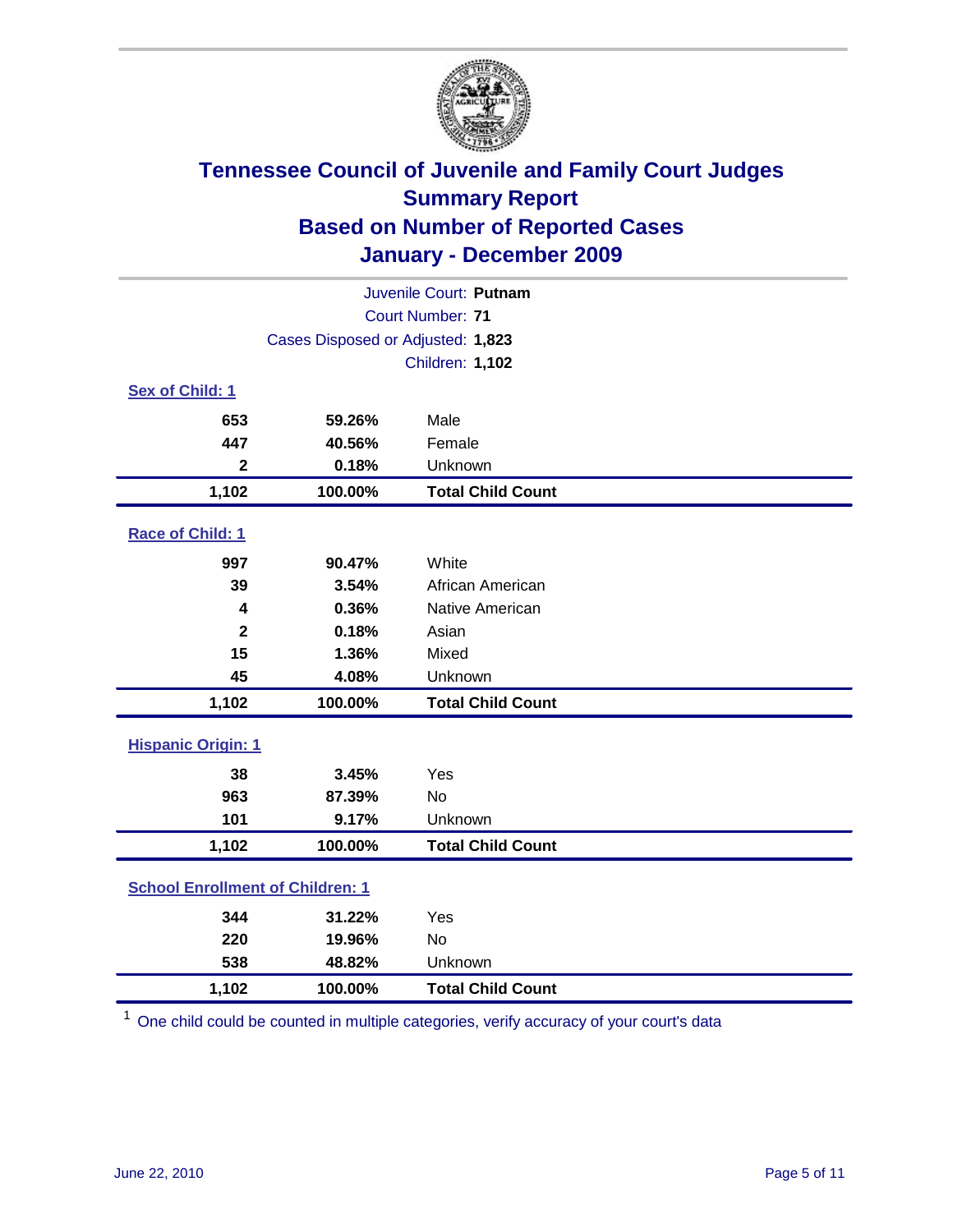

Court Number: **71** Juvenile Court: **Putnam** Cases Disposed or Adjusted: **1,823** Children: **1,102**

### **Living Arrangement of Child at Time of Referral: 1**

| 1,102        | 100.00%  | <b>Total Child Count</b>     |
|--------------|----------|------------------------------|
| 38           | 3.45%    | Other                        |
| 149          | 13.52%   | Unknown                      |
| 15           | 1.36%    | Independent                  |
| $\mathbf{2}$ | 0.18%    | In an Institution            |
| 7            | 0.64%    | In a Residential Center      |
| 6            | $0.54\%$ | In a Group Home              |
| 40           | 3.63%    | With Foster Family           |
| 8            | 0.73%    | With Adoptive Parents        |
| 68           | 6.17%    | <b>With Relatives</b>        |
| 71           | 6.44%    | <b>With Father</b>           |
| 301          | 27.31%   | <b>With Mother</b>           |
| 105          | 9.53%    | With Mother and Stepfather   |
| 33           | 2.99%    | With Father and Stepmother   |
| 259          | 23.50%   | With Both Biological Parents |
|              |          |                              |

### **Type of Detention: 2**

| 1,823        | 100.00%  | <b>Total Detention Count</b> |  |
|--------------|----------|------------------------------|--|
| 0            | $0.00\%$ | Other                        |  |
| 1,069        | 58.64%   | Does Not Apply               |  |
| 1            | 0.05%    | Unknown                      |  |
| 0            | 0.00%    | <b>Psychiatric Hospital</b>  |  |
| 1            | 0.05%    | Jail - No Separation         |  |
| $\mathbf{2}$ | 0.11%    | Jail - Partial Separation    |  |
| 7            | 0.38%    | Jail - Complete Separation   |  |
| 743          | 40.76%   | Juvenile Detention Facility  |  |
| 0            | $0.00\%$ | Non-Secure Placement         |  |
|              |          |                              |  |

<sup>1</sup> One child could be counted in multiple categories, verify accuracy of your court's data

<sup>2</sup> If different than number of Cases (1823) verify accuracy of your court's data.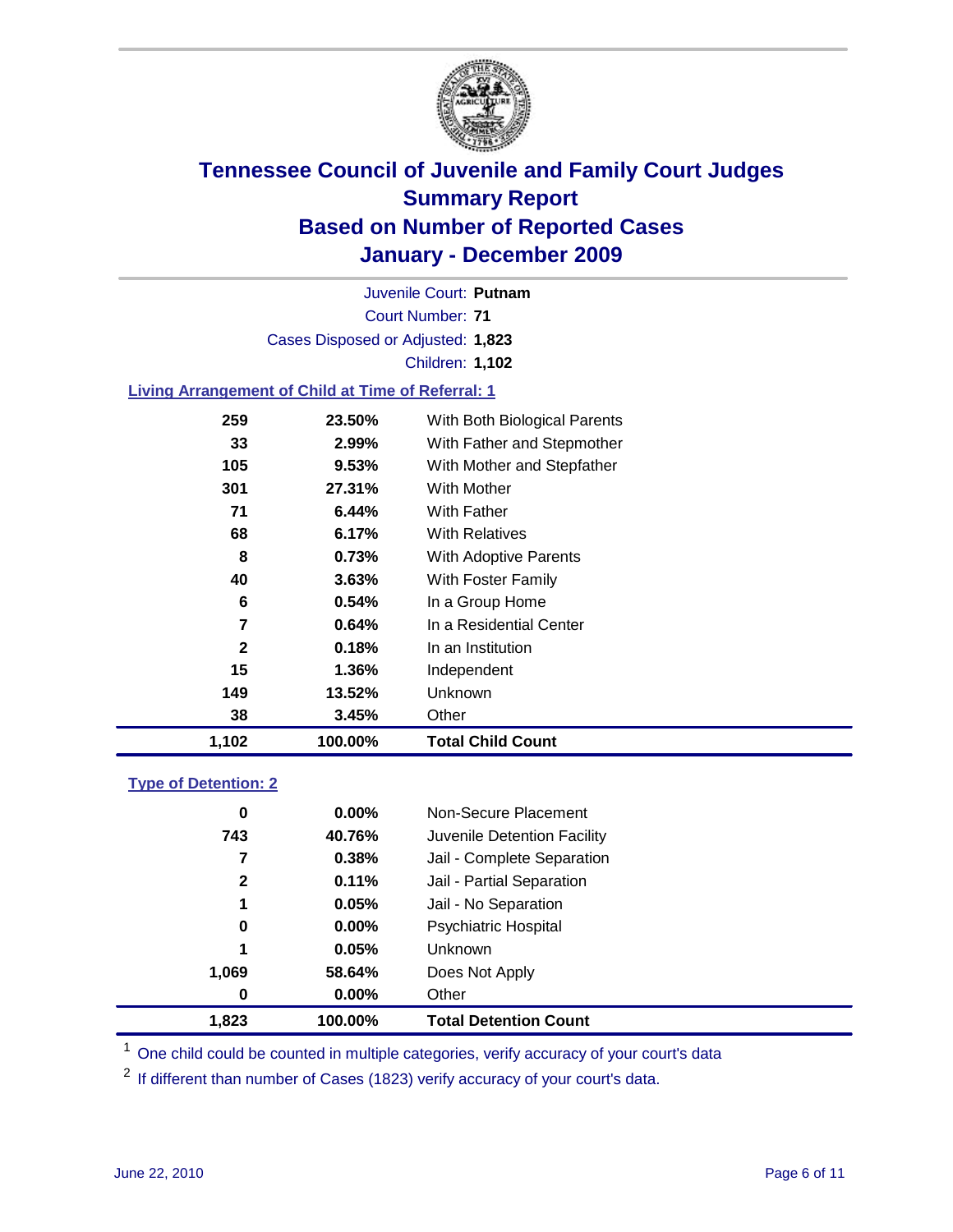

| Juvenile Court: Putnam                             |                                   |                                      |  |  |  |
|----------------------------------------------------|-----------------------------------|--------------------------------------|--|--|--|
|                                                    | <b>Court Number: 71</b>           |                                      |  |  |  |
|                                                    | Cases Disposed or Adjusted: 1,823 |                                      |  |  |  |
|                                                    |                                   | <b>Children: 1,102</b>               |  |  |  |
| <b>Placement After Secure Detention Hearing: 1</b> |                                   |                                      |  |  |  |
| 677                                                | 37.14%                            | Returned to Prior Living Arrangement |  |  |  |
| 50                                                 | 2.74%                             | Juvenile Detention Facility          |  |  |  |
| $\mathbf 0$                                        | 0.00%                             | Jail                                 |  |  |  |
| $12 \,$                                            | 0.66%                             | Shelter / Group Home                 |  |  |  |
| $\mathbf 0$                                        | 0.00%                             | <b>Foster Family Home</b>            |  |  |  |
| 0                                                  | 0.00%                             | Psychiatric Hospital                 |  |  |  |
| 0                                                  | 0.00%                             | Unknown                              |  |  |  |
| 1,084                                              | 59.46%                            | Does Not Apply                       |  |  |  |
| 0                                                  | 0.00%                             | Other                                |  |  |  |
|                                                    |                                   |                                      |  |  |  |
| 1,823                                              | 100.00%                           | <b>Total Placement Count</b>         |  |  |  |
|                                                    |                                   |                                      |  |  |  |
| <b>Intake Actions: 2</b>                           |                                   |                                      |  |  |  |
| 1,499                                              | 68.67%                            | <b>Petition Filed</b>                |  |  |  |
| 2                                                  | 0.09%                             | <b>Motion Filed</b>                  |  |  |  |
| 507                                                | 23.22%                            | <b>Citation Processed</b>            |  |  |  |
| 0                                                  | 0.00%                             | Notification of Paternity Processed  |  |  |  |
| 0                                                  | 0.00%                             | Scheduling of Judicial Review        |  |  |  |
| 0                                                  | 0.00%                             | Scheduling of Administrative Review  |  |  |  |
| 0                                                  | 0.00%                             | Scheduling of Foster Care Review     |  |  |  |
| 0                                                  | 0.00%                             | Unknown                              |  |  |  |
| 0                                                  | 0.00%                             | Does Not Apply                       |  |  |  |
| 175                                                | 8.02%                             | Other                                |  |  |  |

<sup>1</sup> If different than number of Cases (1823) verify accuracy of your court's data.

<sup>2</sup> If different than number of Referral Reasons (2183), verify accuracy of your court's data.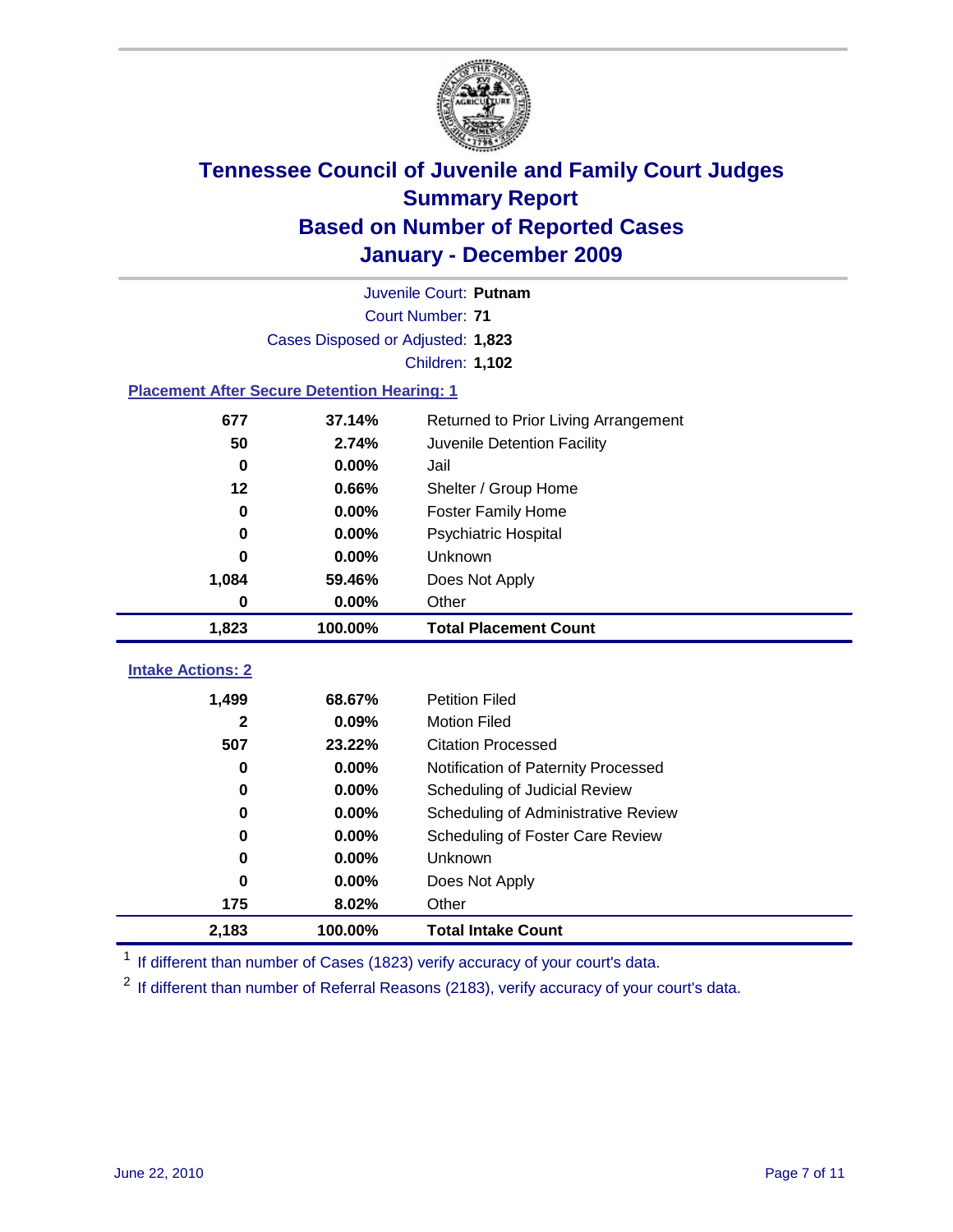

Court Number: **71** Juvenile Court: **Putnam** Cases Disposed or Adjusted: **1,823** Children: **1,102**

#### **Last Grade Completed by Child: 1**

| 44                                      | 3.99%   | Too Young for School         |  |
|-----------------------------------------|---------|------------------------------|--|
| $\bf{0}$                                | 0.00%   | Preschool                    |  |
| 1                                       | 0.09%   | Kindergarten                 |  |
| 0                                       | 0.00%   | 1st Grade                    |  |
| 1                                       | 0.09%   | 2nd Grade                    |  |
| $\mathbf 2$                             | 0.18%   | 3rd Grade                    |  |
| 6                                       | 0.54%   | 4th Grade                    |  |
| 15                                      | 1.36%   | 5th Grade                    |  |
| 40                                      | 3.63%   | 6th Grade                    |  |
| 62                                      | 5.63%   | 7th Grade                    |  |
| 101                                     | 9.17%   | 8th Grade                    |  |
| 149                                     | 13.52%  | 9th Grade                    |  |
| 186                                     | 16.88%  | 10th Grade                   |  |
| 173                                     | 15.70%  | 11th Grade                   |  |
| $\bf{0}$                                | 0.00%   | 12th Grade                   |  |
| $\mathbf 0$                             | 0.00%   | Non-Graded Special Ed        |  |
| 13                                      | 1.18%   | <b>GED</b>                   |  |
| 40                                      | 3.63%   | Graduated                    |  |
| 0                                       | 0.00%   | <b>Never Attended School</b> |  |
| 172                                     | 15.61%  | Unknown                      |  |
| 97                                      | 8.80%   | Other                        |  |
| 1,102                                   | 100.00% | <b>Total Child Count</b>     |  |
| <b>Enrolled in Special Education: 1</b> |         |                              |  |

| 1.102                            | 100.00%  | <b>Total Child Count</b> |  |
|----------------------------------|----------|--------------------------|--|
| 1.102                            | 100.00%  | Unknown                  |  |
| 0                                | $0.00\%$ | No                       |  |
|                                  | $0.00\%$ | Yes                      |  |
| Enfolled in opecial Equeation: 1 |          |                          |  |

One child could be counted in multiple categories, verify accuracy of your court's data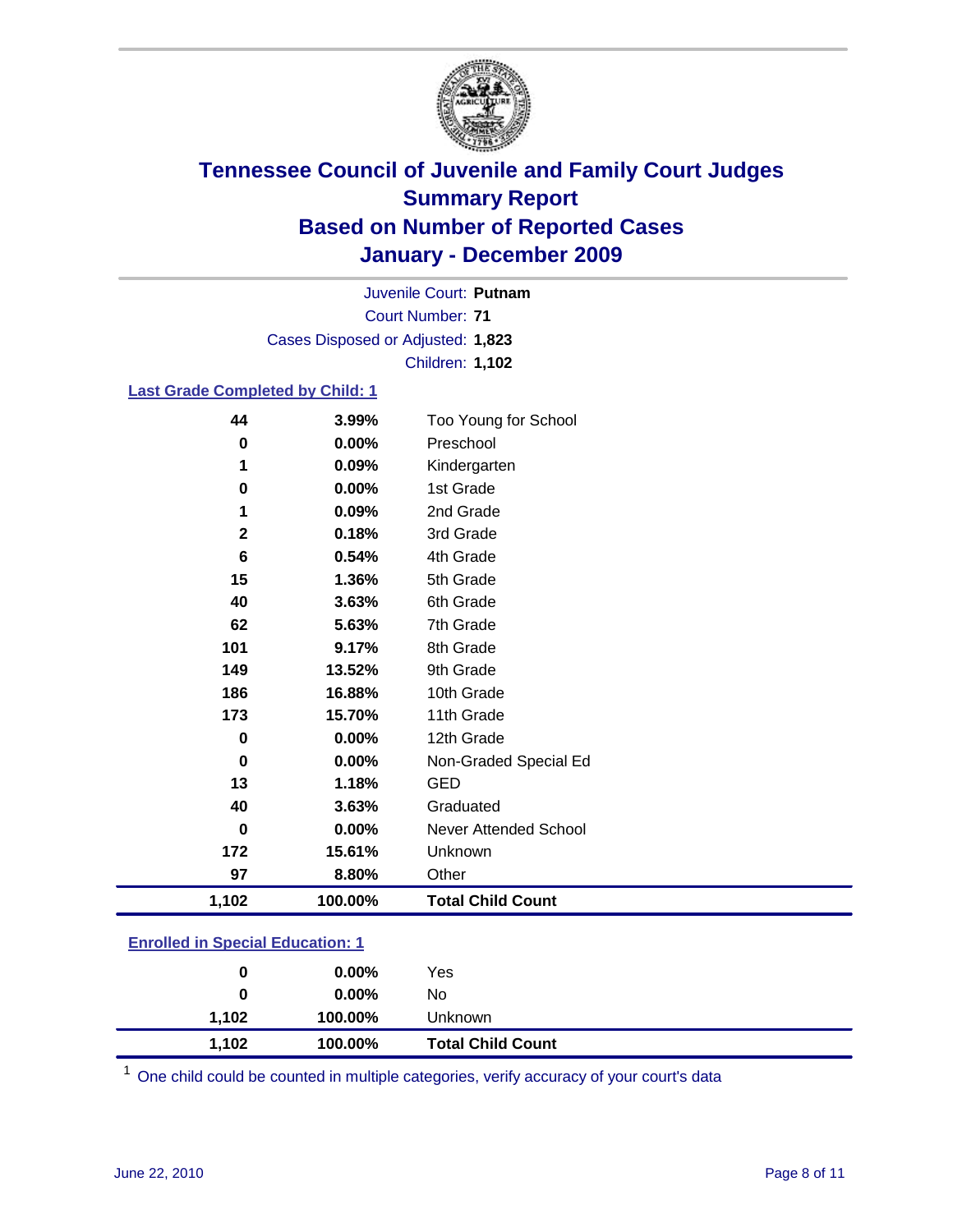

| Juvenile Court: Putnam       |                                   |                           |  |  |  |
|------------------------------|-----------------------------------|---------------------------|--|--|--|
|                              | Court Number: 71                  |                           |  |  |  |
|                              | Cases Disposed or Adjusted: 1,823 |                           |  |  |  |
|                              | <b>Children: 1,102</b>            |                           |  |  |  |
| <b>Action Executed By: 1</b> |                                   |                           |  |  |  |
| 2,182                        | 99.95%                            | Judge                     |  |  |  |
| 0                            | $0.00\%$                          | Referee                   |  |  |  |
| 1                            | 0.05%                             | <b>YSO</b>                |  |  |  |
| 0                            | $0.00\%$                          | Other                     |  |  |  |
| 0                            | $0.00\%$                          | Unknown                   |  |  |  |
| 2,183                        | 100.00%                           | <b>Total Action Count</b> |  |  |  |

### **Formal / Informal Actions: 1**

| 691   | 31.65%   | Dismissed                                        |
|-------|----------|--------------------------------------------------|
| 3     | 0.14%    | Retired / Nolle Prosequi                         |
| 431   | 19.74%   | <b>Complaint Substantiated Delinquent</b>        |
| 191   | 8.75%    | <b>Complaint Substantiated Status Offender</b>   |
| 68    | 3.11%    | <b>Complaint Substantiated Dependent/Neglect</b> |
| 0     | $0.00\%$ | <b>Complaint Substantiated Abused</b>            |
| 0     | $0.00\%$ | <b>Complaint Substantiated Mentally III</b>      |
| 4     | 0.18%    | Informal Adjustment                              |
| 383   | 17.54%   | <b>Pretrial Diversion</b>                        |
| 0     | $0.00\%$ | <b>Transfer to Adult Court Hearing</b>           |
| 0     | $0.00\%$ | Charges Cleared by Transfer to Adult Court       |
| 17    | 0.78%    | Special Proceeding                               |
| 0     | $0.00\%$ | <b>Review Concluded</b>                          |
| 392   | 17.96%   | Case Held Open                                   |
| 3     | 0.14%    | Other                                            |
| 0     | $0.00\%$ | <b>Unknown</b>                                   |
| 2,183 | 100.00%  | <b>Total Action Count</b>                        |

<sup>1</sup> If different than number of Referral Reasons (2183), verify accuracy of your court's data.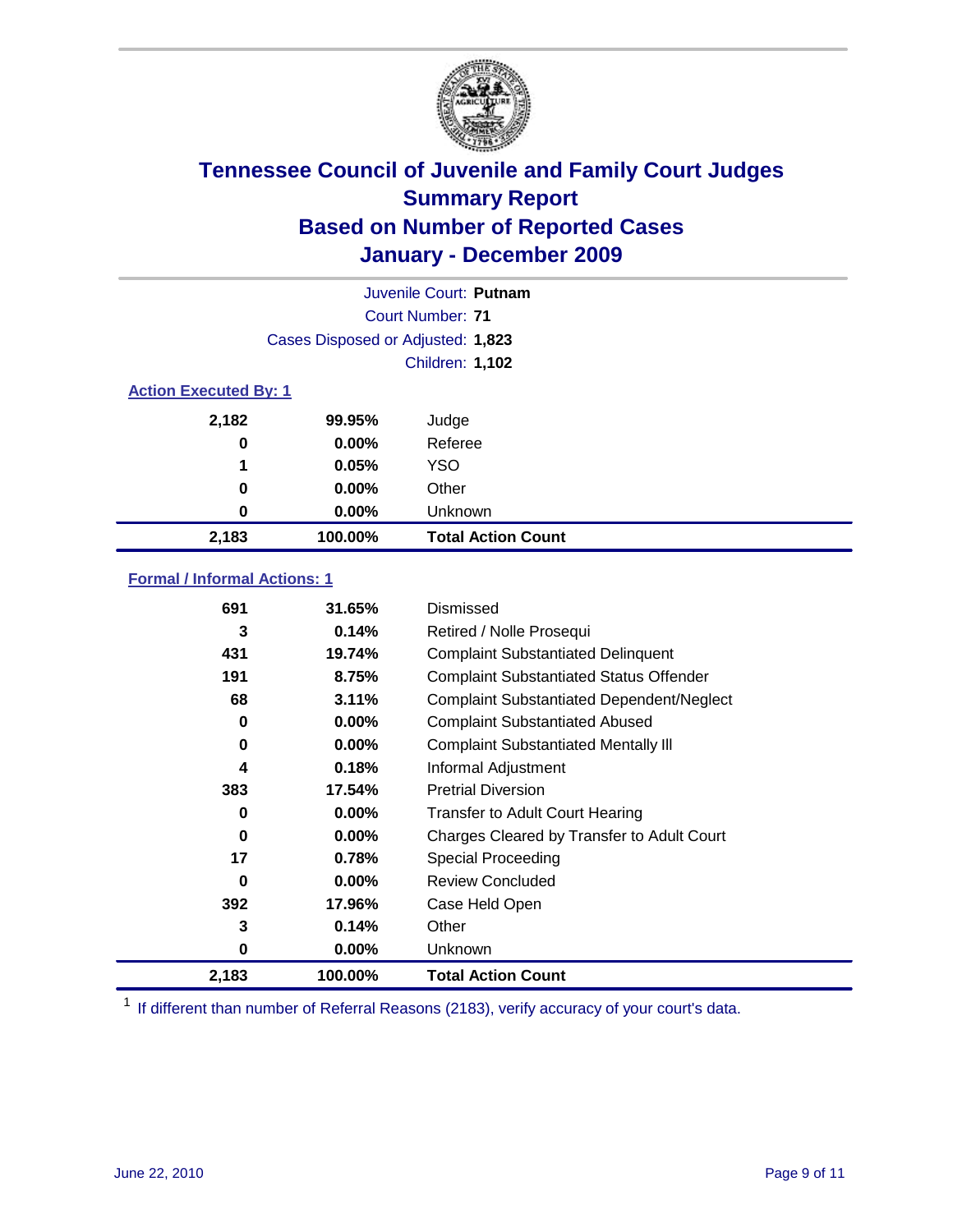

|                       |                                   | Juvenile Court: Putnam                                |
|-----------------------|-----------------------------------|-------------------------------------------------------|
|                       |                                   | <b>Court Number: 71</b>                               |
|                       | Cases Disposed or Adjusted: 1,823 |                                                       |
|                       |                                   | <b>Children: 1,102</b>                                |
| <b>Case Outcomes:</b> |                                   | There can be multiple outcomes for one child or case. |
| 346                   | 5.58%                             | <b>Case Dismissed</b>                                 |
| $\mathbf{2}$          | 0.03%                             | Case Retired or Nolle Prosequi                        |
| 0                     | 0.00%                             | Warned / Counseled                                    |
| 43                    | 0.69%                             | Held Open For Review                                  |
| 82                    | 1.32%                             | Supervision / Probation to Juvenile Court             |
| 0                     | 0.00%                             | <b>Probation to Parents</b>                           |
| 2                     | 0.03%                             | Referral to Another Entity for Supervision / Service  |
| 1                     | 0.02%                             | Referred for Mental Health Counseling                 |
| 135                   | 2.18%                             | Referred for Alcohol and Drug Counseling              |
| 0                     | 0.00%                             | <b>Referred to Alternative School</b>                 |
| 1                     | 0.02%                             | Referred to Private Child Agency                      |
| 287                   | 4.63%                             | Referred to Defensive Driving School                  |
| 0                     | 0.00%                             | Referred to Alcohol Safety School                     |
| 211                   | 3.40%                             | Referred to Juvenile Court Education-Based Program    |
| 2                     | 0.03%                             | Driver's License Held Informally                      |
| 0                     | 0.00%                             | <b>Voluntary Placement with DMHMR</b>                 |
| 0                     | 0.00%                             | <b>Private Mental Health Placement</b>                |
| 0                     | 0.00%                             | <b>Private MR Placement</b>                           |
| 0                     | 0.00%                             | Placement with City/County Agency/Facility            |
| 0                     | 0.00%                             | Placement with Relative / Other Individual            |
| 101                   | 1.63%                             | Fine                                                  |
| 761                   | 12.28%                            | <b>Public Service</b>                                 |
| 28                    | 0.45%                             | Restitution                                           |
| 0                     | 0.00%                             | <b>Runaway Returned</b>                               |
| 1                     | 0.02%                             | No Contact Order                                      |
| 314                   | 5.07%                             | Injunction Other than No Contact Order                |
| 47                    | 0.76%                             | <b>House Arrest</b>                                   |
| 0                     | $0.00\%$                          | <b>Court Defined Curfew</b>                           |
| 0                     | 0.00%                             | Dismissed from Informal Adjustment                    |
| 274                   | 4.42%                             | <b>Dismissed from Pretrial Diversion</b>              |
| 1                     | 0.02%                             | Released from Probation                               |
| 0                     | $0.00\%$                          | <b>Transferred to Adult Court</b>                     |
| 12                    | 0.19%                             | <b>DMHMR Involuntary Commitment</b>                   |